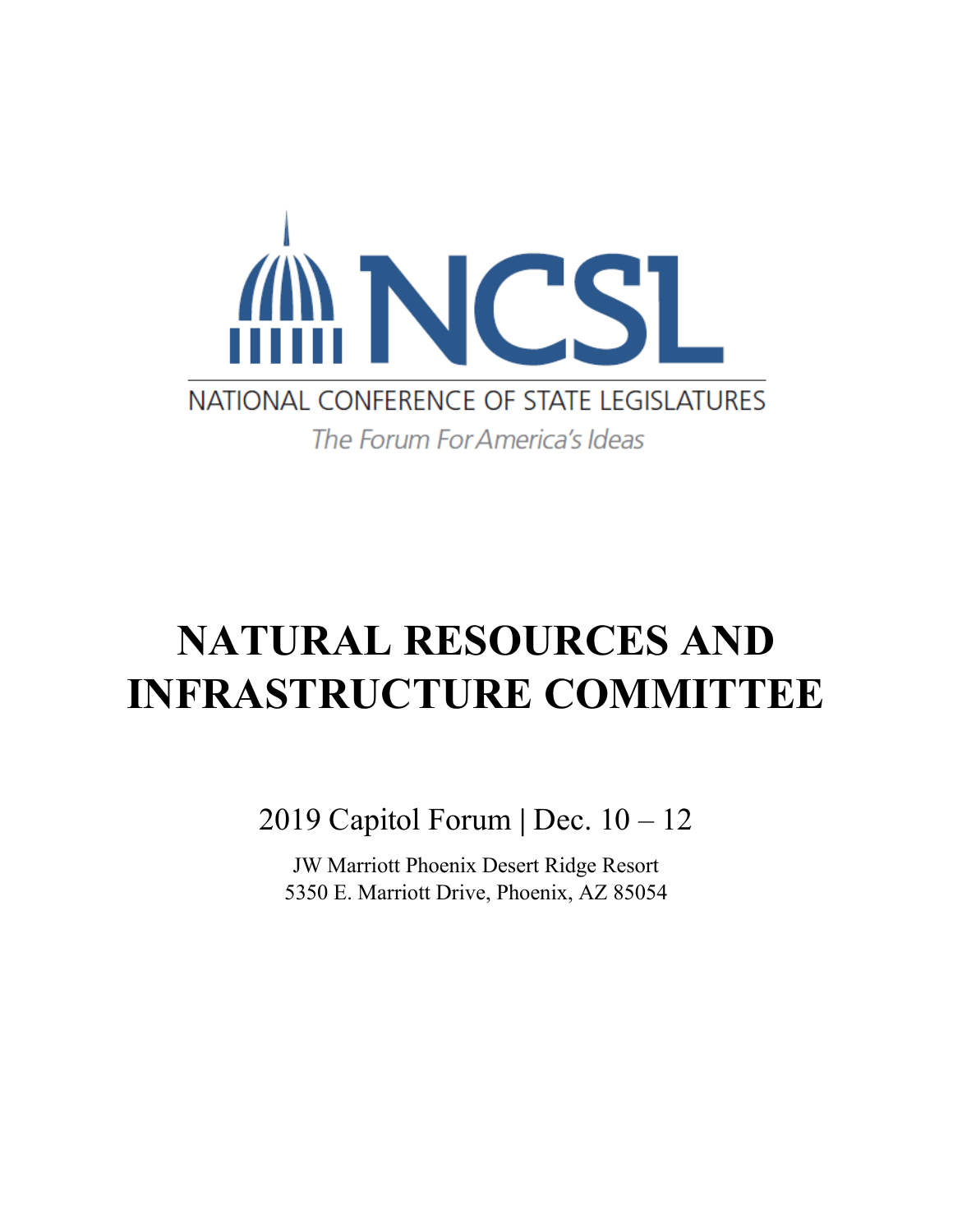## **NCSL Standing Committee on Natural Resources and Infrastructure**

## **TABLE OF CONTENTS**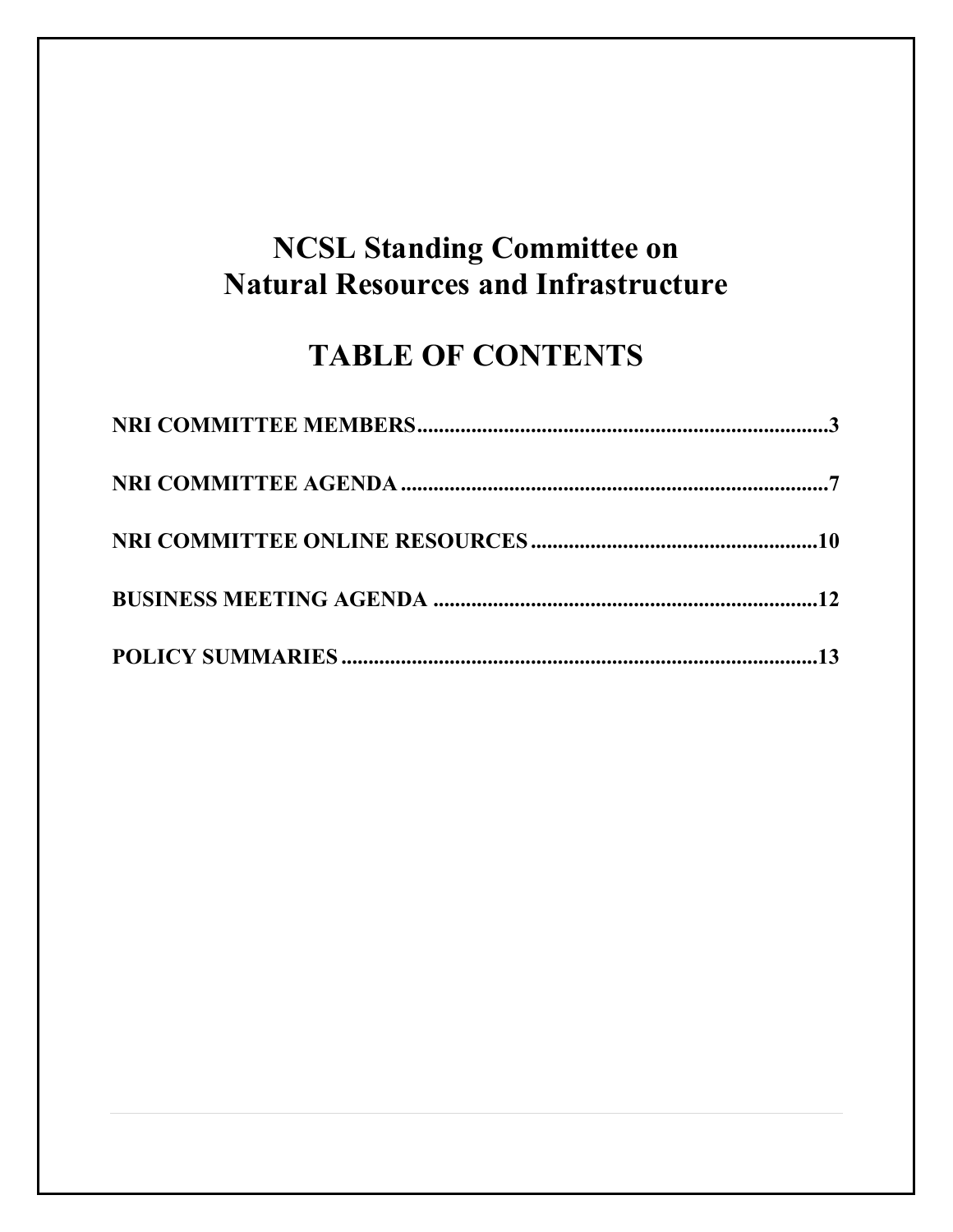## <span id="page-2-0"></span>**NCSL STANDING COMMITTEE ON NATURAL RESOURCES AND INFRASTRUCTURE MEMBERS**

*\*Updated Dec. 3, 2019\**

NCSL's Natural Resources and Infrastructure Committee is one of nine NCSL Standing Committees. These committees are vital to NCSL's successful representation of state interests in Washington, D.C., and the facilitation of policy innovation among state and territorial legislatures. Please contact any of the committee staff for details about the committee, state-federal policies under its jurisdiction, or upcoming meetings and events.

## **COMMITTEE OFFICERS**

- Co-Chair: Representative Stephen G. Handy, Utah Staff Co-Chair: Jason Powell, Virginia
- Co-Chair: Representative Andrew J. McLean, Maine Staff Co-Chair: Brandon White, Kentucky
- Vice Chair: Representative Jennifer James Arndt, Colorado Staff Vice Chair: Matt Becker, Colorado
- 
- 



Vice Chair: Senator Elaine S. Bowers, Kansas Staff Vice Chair: Gene Hogan, South Carolina



**Co-Chair** Rep. Stephen G. Handy, UT



**Co-Chair** Rep. Andrew McLean, ME



**Vice Chair** Rep. Jennifer James Arndt, CO



**Vice Chair** Sen. Elaine S. Bowers, KS



**Vice Chair** Rep. Chuck McGrady, NC

### **COMMITTEE STAFF**

NCSL D.C. Office: [Ben Husch](mailto:ben.husch@ncsl.org) and [Kristen Hildreth](mailto:kristen.hildreth@ncsl.org) NCSL Denver Office: [Jennifer Schultz](mailto:jennifer.schultz@ncsl.org)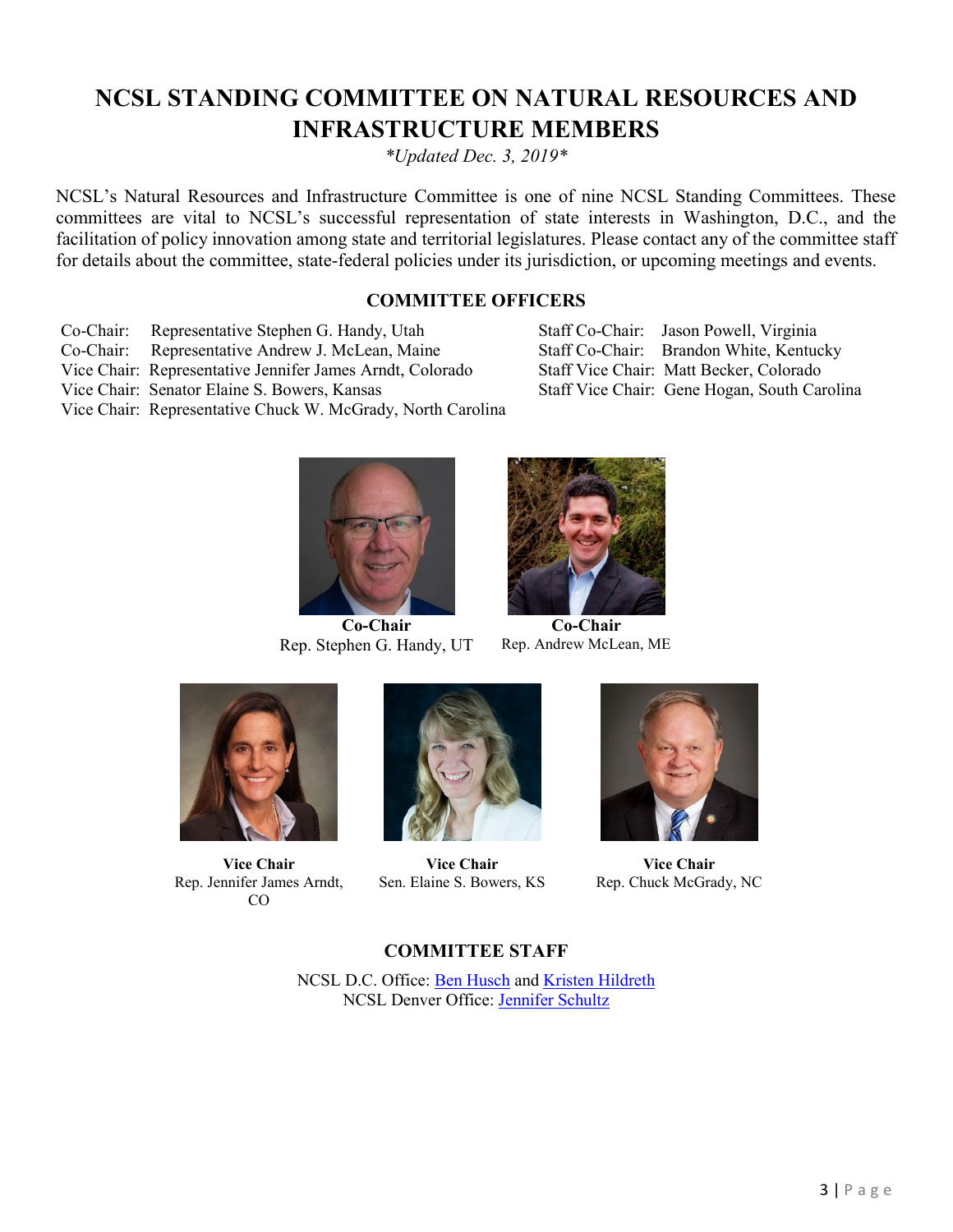### **COMMITTEE MEMBERS** *\* indicates a member of NRI's Policy Working Group*

#### **Alabama**

Rep. Alan Baker\* Rep. Lynn Greer

#### **Alaska**

Sen. Clark Bishop Linda Hay (staff) Rep. DeLena M. Johnson Rep. Andrew Josephson Rep. Scott J. Kawasaki Rep. George Rauscher Rep. Chris Tuck

#### **Arizona**

Gina Kash (staff) Rep. John Kavanagh

#### **Arkansas**

Rep. Fred Allen Rep. Jack Fortner\* Sen. Keith M. Ingram Sen. Blake Johnson Rep. Jack Ladyman Sen. Terry Rice Rep. Marcus E. Richmond Sen. Bill Sample Sen. Gary D. Stubblefield

#### **California**

Assemb. Richard H. Bloom\* Assemb. Mark W. Stone

#### **Colorado**

Rep. Jennifer James Arndt\* David Beaujon (staff) Matt Becker (staff)\* Jennifer Berman (staff) Rep. Lisa Cutter Sen. Jessie Danielson Sen. Kerry Donovan Rep. Daneya Esgar Jason Gelender (staff) Rep. Edie Hooton Rep. Dominique Jackson Rep. Cathy Kipp Thomas Morris (staff) Rep. Marc Snyder Rep. Brianna Titone Rep. Alex Valdez

#### **Connecticut**

Lee Hansen (staff) Janet Kaminski Leduc (staff) Rep. Gail Lavielle Emanuel Merisotis (staff) Kristen Miller (staff) Sen. Marilyn V. Moore Rep. Mary M. Mushinsky\* Bradford Towson (staff) Chris Zavagnin (staff)

#### **Delaware**

Rep. William J. Carson Jr. Sen. Stephanie Hansen

Rep. Debra J. Heffernan Sen. Gerald W. Hocker Rep. John A. Kowalko\* Sen. Harris B. McDowell III Rep. Edward S. Osienski Rep. W. Charles Paradee

#### **District of Columbia** CM. Charles Allen

#### **Florida**

Senator Ben Albritton Senator Audrey L. Gibson\* Thomas Hamby (staff)

#### **Georgia**

Rep. Mandi L. Ballinger Rep. Tommy Benton Rep. Jon G. Burns Rep. Robert L. Dickey Rep. Terry L. England David Hartman (staff) Rep. Don Hogan Rep. Trey Kelley Rep. David W. Knight Rep. Dominic F. LaRiccia Rep. Charles E. Martin Jr. Rep. Thomas A. McCall Rep. Gregory A. Morris Rep. Randy O. Nix Rep. Don L. Parsons Rep. Alan T. Powell Rep. Jay Powell Rep. Trey Rhodes Rep. Dale Rutledge Rep. Lynn R. Smith Rep. Mickey Stephens Rep. Kevin K. Tanner Matt Taylor (staff) Rep. Sam L. Watson

#### **Hawaii**

Rep. Henry J.C. Aquino Rep. Richard P. Creagan Rep. Lynn P. DeCoite Sen. Donovan M. Dela Cruz Sen. G. Mike Gabbard Rep. Cedric S.A. Gates Rep. Sharon E. Har Rep. Troy N. Hashimoto Rep. Daniel Holt Sen. Lorraine R. Inouye\* Rep. Samuel S. Kong Rep. Christopher K.C. Lee Rep. Nicole E. Lowen Rep. Scot Matayoshi Rep. Lauren N.K. Matsumoto Sen. Clarence K. Nishihara Rep. Richard Onishi Rep. Amy A. Perruso Rep. Sean A. Quinlan Sen. Gilbert R. Riviere Sen. Russell E. Ruderman Rep. David Tarnas

Rep. Cynthia H. Thielen Sen. Laura H. Thielen Rep. Chris Todd Rep. Christine Wildberger Rep. Ryan I. Yamane Rep. Kyle T. Yamashita

#### **Idaho**

Rep. Terry F. Gestrin Rep. Clark Kauffman Sen. Jim Patrick

#### **Illinois**

Rep. Tim J. Butler Rep. Marcus C. Evans Jr.\* Sen. David Koehler Becky Locker (staff) Laura Sinclair (staff) Steve Thomas (staff) Amanda Wallen (staff)

#### **Indiana**

Rep. Terri Jo Austin Rep. B. Patrick Bauer Tyler Campbell (staff) Sen. Ed Charbonneau Rep. Sean R. Eberhart Kelly Edwards (staff) Rep. Sue Errington Sen. Susan Glick Jessica Harmon (staff) Daniel Kelley (staff) Sen. Eric A. Koch Rep. Donald J. Lehe Sen. Jim Merritt Jr. Rep. Ed Soliday\* Rep. Mike Speedy Rep. Heath R. VanNatter Rep. David A. Wolkins

#### **Iowa**

Rep. Charles Isenhart Jace Mikels (staff) Julie Simon (staff)

#### **Kansas**

Sen. Elaine Bowers\* Rep. J.R. Claeys Rep. Tom Cox Rep. Willie Dove Rep. Shannon G. Francis\* Rep. Kyle Hoffman Rep. Nick Hoheisel Rep. K.C. Ohaebosim Sen. Mike Petersen Rep. Richard J. Proehl Rep. Alicia Straub

#### **Kentucky**

Sen. C.B. Embry Jr. Rep. David Hale Katherine Halloran (staff) Sen. Ernie L. Harris Jr. Jay Hartz (staff)

Sen. Jimmy Higdon Stefan Kasacavage (staff) Kelly Ludwig (staff) Sen. Robby Mills Tanya Monsanto (staff) Sen. Brandon D. Smith Nathan Smith (staff) John Snyder (staff) Sen. Johnny Ray Turner Brandon White (staff)\*

#### **Louisiana**

Rep. Stuart J. Bishop Su King (staff) Rep. Terry C. Landry Rep. Christopher J. Leopold Tyler McCloud (staff) Sen. Francis C. Thompson

#### **Maine**

Sen. Russell Black Rep. Jessica L. Fay Rep. Lori K. Gramlich Rep. Andrew J. McLean\* Rep. Scott W. Strom

#### **Maryland**

Sen. Pamela G. Beidle Del. Andrew Cassilly Del. Dereck E. Davis Sen. George C. Edwards Del. David Fraser-Hidalgo Del. Anne Healey Del. Jay A. Jacobs Del. Cory V. McCray Del. Charles J. Otto Sen. Paul G. Pinsky Robert K. Smith (staff) Del. Dana M. Stein T. Patrick Tracy (staff) Sen. Ronald N. Young

#### **Massachusetts**

Sen. Michael J. Barrett Thomas Bonarrigo (staff) Rep. Tackey Chan George Chapman IV (staff) Sen. Cynthia S. Creem Rep. Mark J. Cusack Rep. Carolyn C. Dykema\* Christopher D. Eicher (staff) Rep. Ann-Margaret Ferrante Rep. Michael J. Finn Heather Friedmann (staff) Rep. Susan Williams Gifford Sen. Anne M. Gobi Rep. Thomas A. Golden Jr. Rep. Kate Hogan Liam Holland (staff) Rep. Russell E. Holmes Rep. Steven S. Howitt Rep. Randy Hunt Joshua I. Katz, (staff) Robert E. Libin (staff)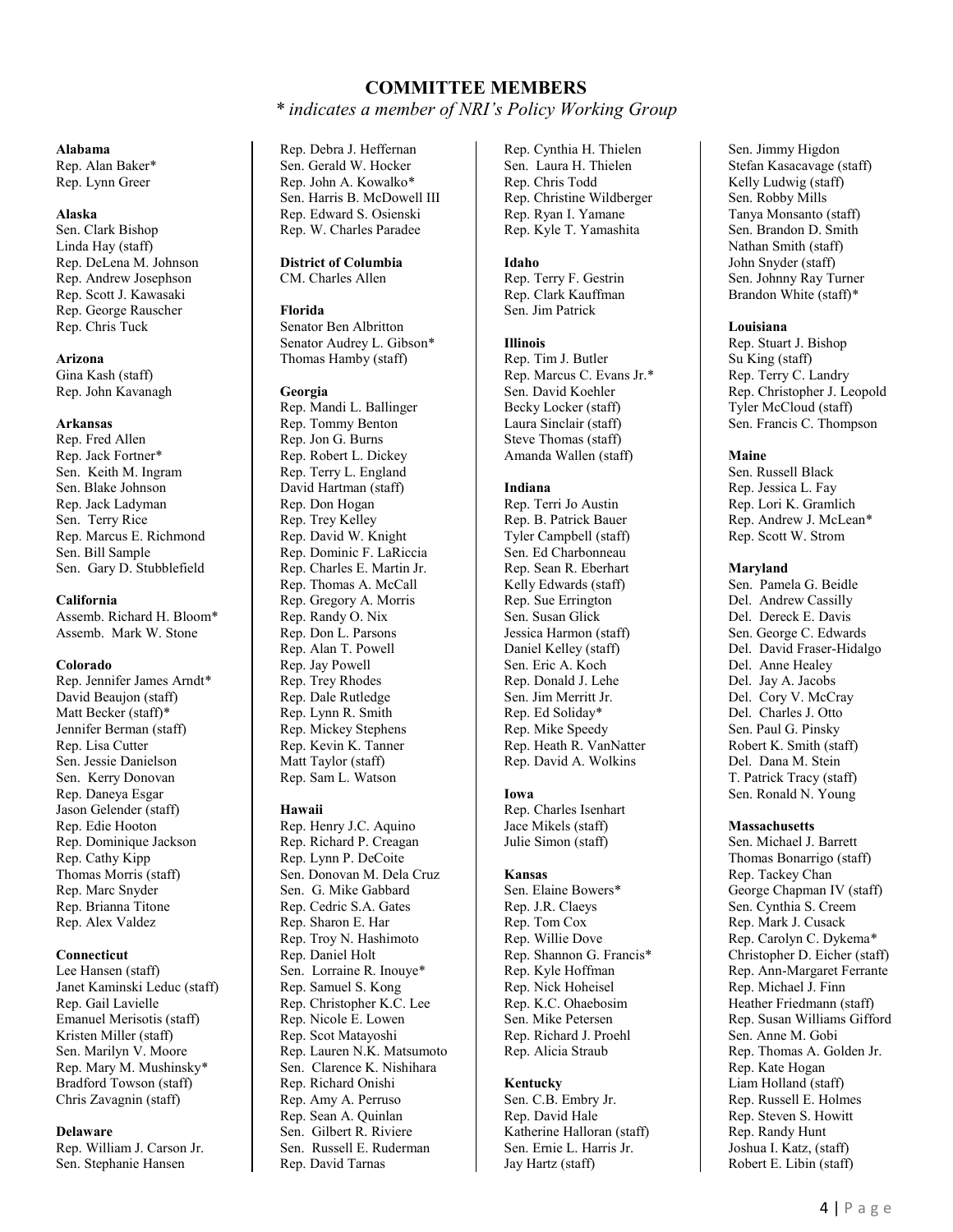Rep. John J. Mahoney Rep. Paul W. Mark Rep. Christopher M. Markey Rep. Aaron M. Michlewitz Sen. Marc R. Pacheco\* Rep. Angelo J. Puppolo Jr. Rep. John H. Rogers Rep. Paul A. Schmid III Laurel Schwab (staff) Tyler Soleau (staff) Rep. William M. Straus Rep. Donald H. Wong

#### **Michigan**

Rep. Sue Allor Loanna Ammerman (staff) Ryan Bergan (staff) Rep. Sue Cambensy Julie Cassidy (staff) Dan Dundas (staff) Rep. Phil Green William Hamilton (staff) Katie Hoeksema (staff) Rep. Gary Howell Josiah Kissling (staff) Suzanne Lowe (staff) Sarah Smock (staff) Glenn Steffens (staff) Neil Weinberg (staff)

#### **Minnesota**

Rep. Patty Acomb Rep. Jeff Brand Mat Burress (staff) Jim Carlson (staff) Rep. Steve Elkins Brad Hagemeier (staff) Rep. Rick Hansen \* Sen. Mary Kiffmeyer Andrew Lee (staff) Rep. Fue Lee Rep. Sandra Masin Rep. Brad Tabke Janelle Taylor (staff)

#### **Mississippi**

Rep. Charles Busby \* Rep. Larry Byrd Sen. Deborah J. Dawkins Robert Dowdle Jr (staff) Lonnie Edgar Jr. (staff) Rep. Casey Eure Sen. Billy Hudson Sen. Robert L. Jackson Dwan Johnson (staff) Rep. Robert L. Johnson III Rep. John T. Lamar Rep. Steve E. Massengill Oona McKenzie (staff) Rep. Ken Morgan Rep. Bill Pigott Sen. Willie L. Simmons Rep. Preston E. Sullivan Sen. Brice Wiggins

### **Missouri**

Sen. Ed Emery Sen. Doug Libla Rep. Patricia Pike Rep. Becky Ruth Rep. Nate Tate

#### **Montana**

Sen. Duane Ankney Joe Carroll (staff) Sen. Jennifer Fielder Rep. Frank Garner Sen. Bruce Gillespie Trevor Graff (staff) Rep. Steve Gunderson Rep. Bradley M. Hamlett Toni Henneman (staff) Sen . Tom Jacobson Sen. Douglas L. Kary Joe Kolman (staff) Rep. Joel Krautter Rep. Jasmine Krotkov Rep. Denley Loge Sen. Margaret MacDonald Rep. Marilyn Marler Jason Mohr (staff) Megan Moore (staff) Sonja Nowakowski (staff) Sue O'Connell (staff) Sen. J.P. Pomnichowski Sen. Jon C. Sesso Rep. Derek Skees Hope Stockwell (staff) \* Rep. Mark Sweeney Rep. Marvin We atherwax Jr. Sen. Susan Webber Sen. Jeffrey W. Welborn Rep. Kerry White Rep. Thomas Winter

#### **Nebraska**

Sen. Joni Albrecht Sen. Steve Erdman Kate Gaul (staff) Sen. Timothy Gragert Sen. Rick Kolowski Sen. Anna Wishart

#### **Nevada**

Assemb. Heidi A. Swank Assemb. Jim F. Wheeler

#### **New Hampshire**

Rep. Robert A. Backus Rep. Richard W. Barry Rep. Jane Beaulieu Rep. Casey Conley Rep. Daniel Danielson Rep. John A. Graham Michael Kane (staff) Michael J. Landrigan (staff) Rep. Kat McGhee Rep. John T. O'Connor

Rep. Sherman A. Packard Kevin P. Ripple (staff) Christopher M. Shea (staff) Rep. Steven D. Smith Rep. Suzanne Smith Rep. George E. Sykes

#### **New Jersey**

Kevil Duhon (staff) Judith L. Horowitz (staff) Mark Magyar (staff) Assemb. Angela McKnight

#### **New Mexico**

Jon Boller (staff) Sen. William Burt Sen. Joseph Cervantes Mark Edwards (staff) Sen. Ron Griggs Sen. Stuart Ingle Sen. Gay Kerman Sen. Richard Martinez Sen. George Munoz Rep. Greg Nibert Sen. Mary Kay Papen Sen. Cliff Pirtle Sen. Nancy Rodriguez Rep. Debra Sarinana Sen. William Sharer Sen. Benny Shendo\* Sen. John Smith Sen. Jeff Steinborn Sen. Mimi Stewart Sen. Peter Wirth Sen. Pat Woods

#### **New York**

Assemb. Kevin A. Cahill Assemb. Michael Cusick Assemb. Jo Anne Simon

#### **North Carolina**

Jeff Cherry (staff) Timothy Dale (staff) Rep. Jimmy W. Dixon Wendy Graf Ray (staff) Jeff Grimes (staff) Sen. Rick W. Gunn Sean Hamel (staff) \* Rep. Pricey Harrison Jeff Hudson (staff) Sen. Brent Jackson Peter Ledford (staff) Rep. Pat McElraft Jennifer McGinnis (staff) Rep. Chuck W. McGrady \* Jennifer Mundt (staff) Sara E. Nienow (staff) Giles Perry (staff) Chris Saunders (staff) Rep. Phil Shepard Sen . Bob Steinburg Rep. John D. Szoka Rep. John A. Torbett

#### **North Dakota**

Rep. Dick Anderson Rep. Michael Brandenburg Sen. Randall A. Burckhard Rep. Chuck D. Damschen Sen. Robert S. Erbele Sen. David Hogue Sen. Gary A. Lee Sen. Larry Luick \* Rep. Alisa Mitskog Sen. Erin Oban Rep. Dan J. Ruby Sen. Jessica K. Unruh

#### **Ohio**

Sen. Sean O'Brien Sen. Bob Peterson Sen. Sandra R. Williams

#### **Oklahoma**

Sen. Mark Allen Sen. Casey Murdock Sen. Roland Pederson Mark Tygret (staff) Brad Wolgamott (staff)

#### **Oregon**

Rep. Brian Clem \* Sen. Michael Dembrow Sen. Jeffrey S. Golden Sen. Bill Hansell Rep. Mark W. Meek Rep. Karin A. Powe r Rep. Mary L. Wilde Rep. Brad Witt

#### **Pennsylvania**

Barry L. Denk (staff) Rep. Elizabeth Fiedler Rep. Stephen C. McCarter Rep. Danielle Friel Otten Vincent J. Rossi (staff)

#### **Puerto Rico**

Rep. Jose Banchs Aleman Sen. Luis Berdiel Rivera Sen. Eric Correa Rivera Rep. Joel Franqui Atiles Rep. Felix Lassalle Toro Sen. Miguel Laureano Correa Sen. Cirilo Tirado Rivera

#### **Quebec**

MNA Mireille Jean

#### **Rhode Island**

Sen. Stephen R. Archambault Sen. Frank A. Ciccone III Rep. John G. Edwards IV Sen. Gayle L. Goldin Rep. Arthur Handy Rep. Brian P. Kennedy Sen. Frank S. Lombardi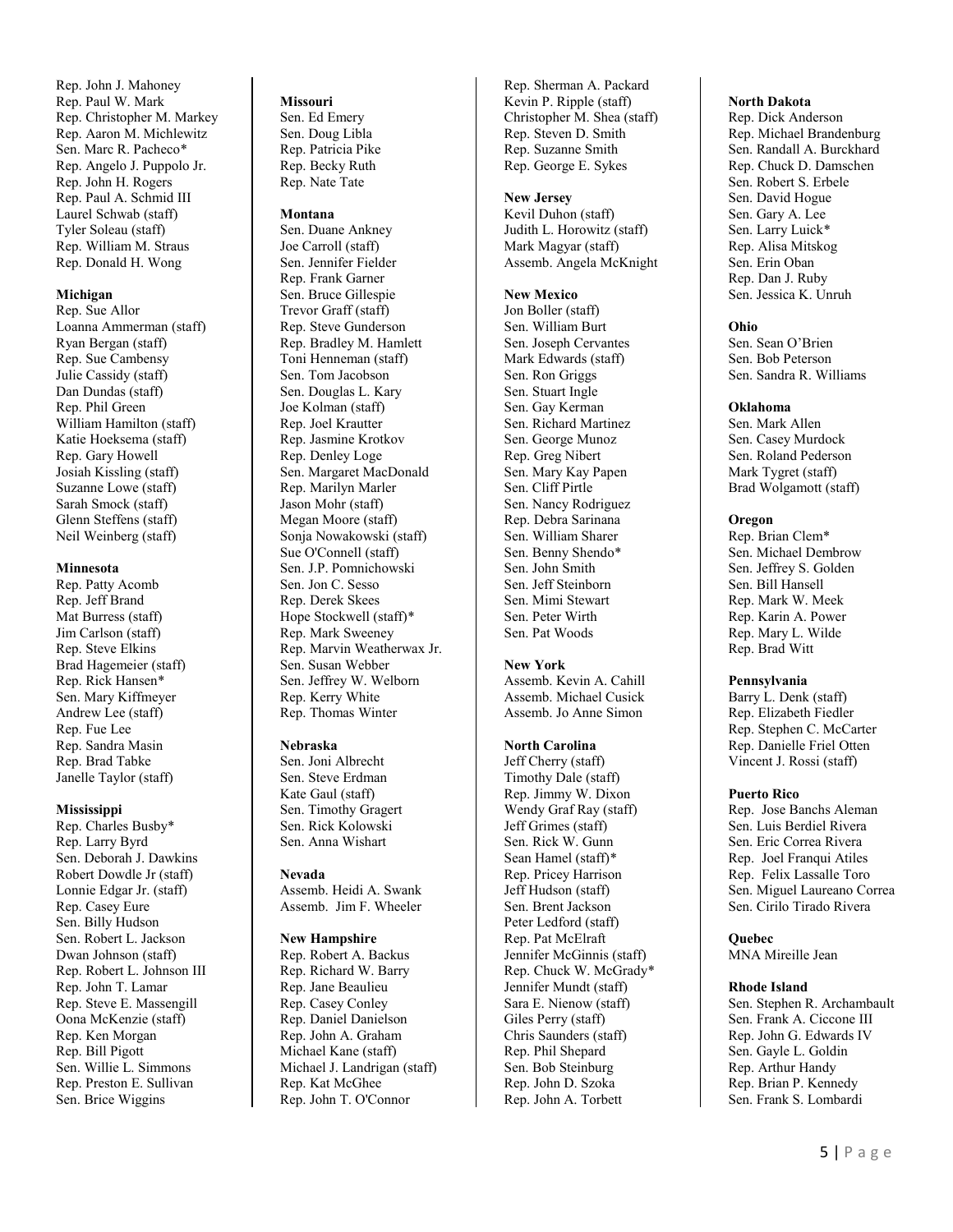Sen. Frank S. Lombardo III Sen. Joshua Miller Sen. V. Susan Sosnowski

#### **South Carolina**

Heather Anderson (staff) Paula G. Benson (staff) Sen. Paul Campbell Jr. Sen. George Campsen III Brian Cohl (staff) Rep. Heather Ammons Crawford Rep. Chandra E. Dillard Sen. Stephen L. Goldfinch Sen. Lawrence K. Grooms Rep. David R. Hiott Gene Hogan (staff)\* Sen. J. Thomas McElveen Rep. Russell L. Ott David Owens (staff) Rep. F. Michael Sottile

**South Dakota** Sen. Ernie Otten

#### **Tennessee**

Sen. Raumesh A. Akbari Sen. Paul Bailey Sen. Mike Bell\* Sen. Janice Bowling Rep. Curtis Halford Sen. Ed Jackson Sen. Frank S. Niceley Rep. Jay Reedy Rep. Chris Todd Callan Wilkerson (staff) Sen. Ken Yager Sen. Jeff Yarbro

#### **Texas**

Tamara Aronstein (staff) Stacy Bergendahl (staff) Maria Breitschopf (staff) Jessie Coulter (staff) Sen. Brandon Creighton Nicholas De La Garza (staff) Cindy Ellison (staff) Brigid Essig (staff) Brett Ferguson (staff) Alyssa Flores (staff) Shawn Harrison (staff) Jennifer Jones (staff)\* Grant McLoughlin (staff) Barrett McPhaul (staff) Sen. Jose Menendez Sen. Borris L. Miles John Mistrot (staff) Joseph Ritchick (staff) Jennifer Stewart (staff) Drew Tedford (staff) Jeff Thorne (staff) Patrick Tyler (staff) Allison Zaby (staff)

#### **Utah**

Rep. Carl Albrecht Sen. Jacob Anderegg Rep. Walt Brooks Sen. David Buxton Sen. Kirk Cullimore Ivan Djambov (staff) Sen. Keith Grover Rep. Stephen G. Handy\* Sen. David Hinkins Sen. Don Ipson Sen. Jani Iwamoto Wyane Kidd (staff) Sen. Derek Kitchen Sen. Ralph Okerlund Rep. Derrin Owens

Sen. Scott Sandall Rep. Christine F. Watkins Sen. Todd Weiler Rep. Logan Wilde

#### **Vermont**

Aaron Adler (staff) Sen. Christopher A. Bray Sen. Brian A. Campion Rep. Timothy Corcoran II Daniel Dickerson (staff) Rep. Curt A. McCormack\* Michael O'Grady (staff) Rep. Carolyn Patridge Rep. David Potter Sen. John S. Rodgers Neil Schickner (staff) Rep. Trevor Squirrell Rep. Michael Yantachka

#### **Virginia**

Sen. Richard H. Black Sen. Charles W. Carrico Sr. Sen. John S. Edwards Sen. Emmett W. Hanger Jr. Del. Terry G. Kilgore Sen. Lynwood W. Lewis Jr. Sen. David W. Marsden Sen. Stephen D. Newman Sen. Thomas K. Norment Jr. Anne Oman (staff) Del. Robert Orrock Sr.\* Sen. J. Chapman Petersen Jason Powell (staff)\* Sen. Frank M. Ruff Jr. Sen. William M. Stanley Sen. Richard H. Stuart Del. David J. Toscano Del. R. Lee Ware Jr.

#### **Washington**

Rep. Jake Fey Rep. Joe Fitzgibbon Rep. Shelley Kloba Rep. Jeff R. Morris\* Rep. Ed Orcutt\* Beth Redfield (staff) Gary Wilburn (staff)\*

#### **West Virginia**

Seth Gaskins (staff) Ryan Simms (staff) Sen. Randy E. Smith Noelle Starek (staff) Sen. David C. Sypolt

#### **Wisconsin**

Rep. Mary J. Felzkowski Anna Henning (staff) Ben Kranner (staff) Sen. Chris Larson Ethan Lauer (staff) Rachel Letzing (staff) Steven McCarthy (staff) Sen. Mark F. Miller David Moore (staff) Rep. Greta Neubauer Mary Pfotenhauer (staff) Michael Queensland (staff) Rep. Romaine R. Quinn Sen. Jeffrey E. Smith

#### **Wyoming**

Sen. James Lee Anderson Josh Anderson (staff) Rep. Hans D. Hunt\* Anna Mumford (staff) Matt Obrecht (staff) Ian Shaw (staff) Sen. Jeff Wasserburger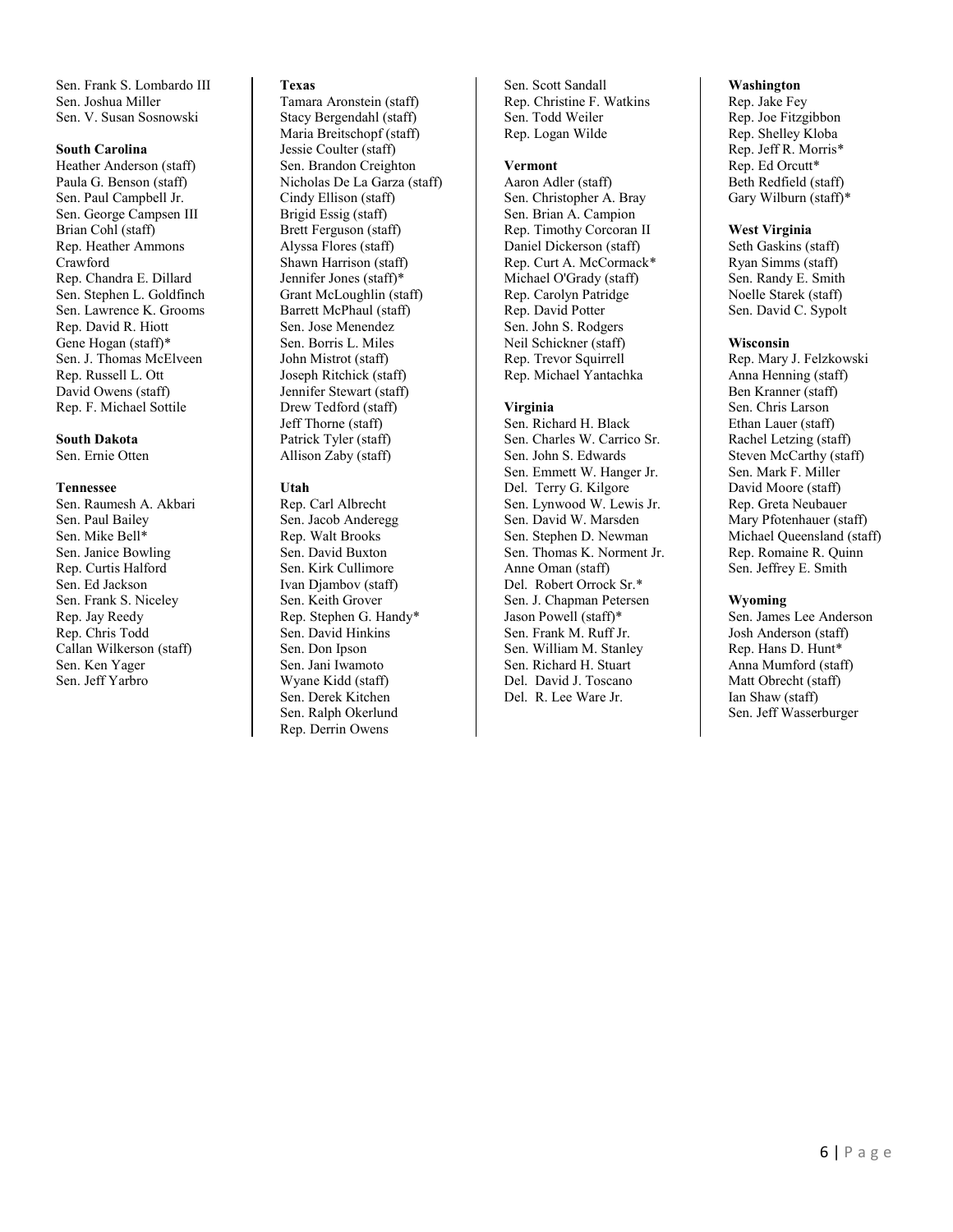## <span id="page-6-0"></span>**NATURAL RESOURCES AND INFRASTRUCTURE COMMITTEE AGENDA**

## **Co-Chairs:**

### **Representative Stephen G. Handy, Utah Representative Andrew J. McLean, Maine**

### **Vice Chairs:**

Representative Jennifer James Arndt, Colorado Senator Elaine S. Bowers, Kansas Representative Chuck McGrady, North Carolina

### **Legislative Staff Co-Chairs:**

Jason Powell, Virginia Brandon White, Kentucky

### **Legislative Staff Vice Chairs:**

Matt Becker, Colorado Gene Hogan, South Carolina

| Tuesday, Dec. 10                                                                                                                                                                                                                                                                                                                                                                                                                                                                                                                                                                                                                                                                                                                                                                                                             |  |  |  |  |
|------------------------------------------------------------------------------------------------------------------------------------------------------------------------------------------------------------------------------------------------------------------------------------------------------------------------------------------------------------------------------------------------------------------------------------------------------------------------------------------------------------------------------------------------------------------------------------------------------------------------------------------------------------------------------------------------------------------------------------------------------------------------------------------------------------------------------|--|--|--|--|
| <b>Autonomous Vehicles Preconference</b><br>Learn about the impact of driverless vehicles on mobility for people<br>with disabilities, state efforts to develop partnerships with industry,<br>public opinions regarding driverless technology, and differing state<br>regulatory models for testing and operating autonomous vehicles. This<br>preconference, which convenes state legislative transportation leaders<br>and legislative staff from across the country, national experts and<br>industry leaders, is sponsored by AAA Arizona, the U.S. Department<br>of Labor and the Reason Foundation.<br>Contact NCSL Staff, Douglas Shinkle (douglas shinkle@ncsl.org) for<br>more information.                                                                                                                        |  |  |  |  |
| <b>Running on Empty: Alternatives to the Gas Tax</b><br>It's an open secret the gas tax is running on fumes, due to decreased<br>purchasing power and increased vehicle fuel economy. States are<br>exploring alternative funding and financing options, including road<br>usage charges, tolling, enhanced vehicle registration fees and public-<br>private partnerships to build and operate large transportation projects.<br>Hear an overview of transportation funding trends and learn firsthand<br>about trend-setting state initiatives, as well as federal programs that<br>can support state innovation.<br><b>Moderator:</b><br>Representative Andrew McLean, NRI Committee Co-Chair,<br>Maine<br><b>Speakers:</b><br>Brauch Feigenbaum, assistant director of transportation policy,<br><b>Reason Foundation</b> |  |  |  |  |
|                                                                                                                                                                                                                                                                                                                                                                                                                                                                                                                                                                                                                                                                                                                                                                                                                              |  |  |  |  |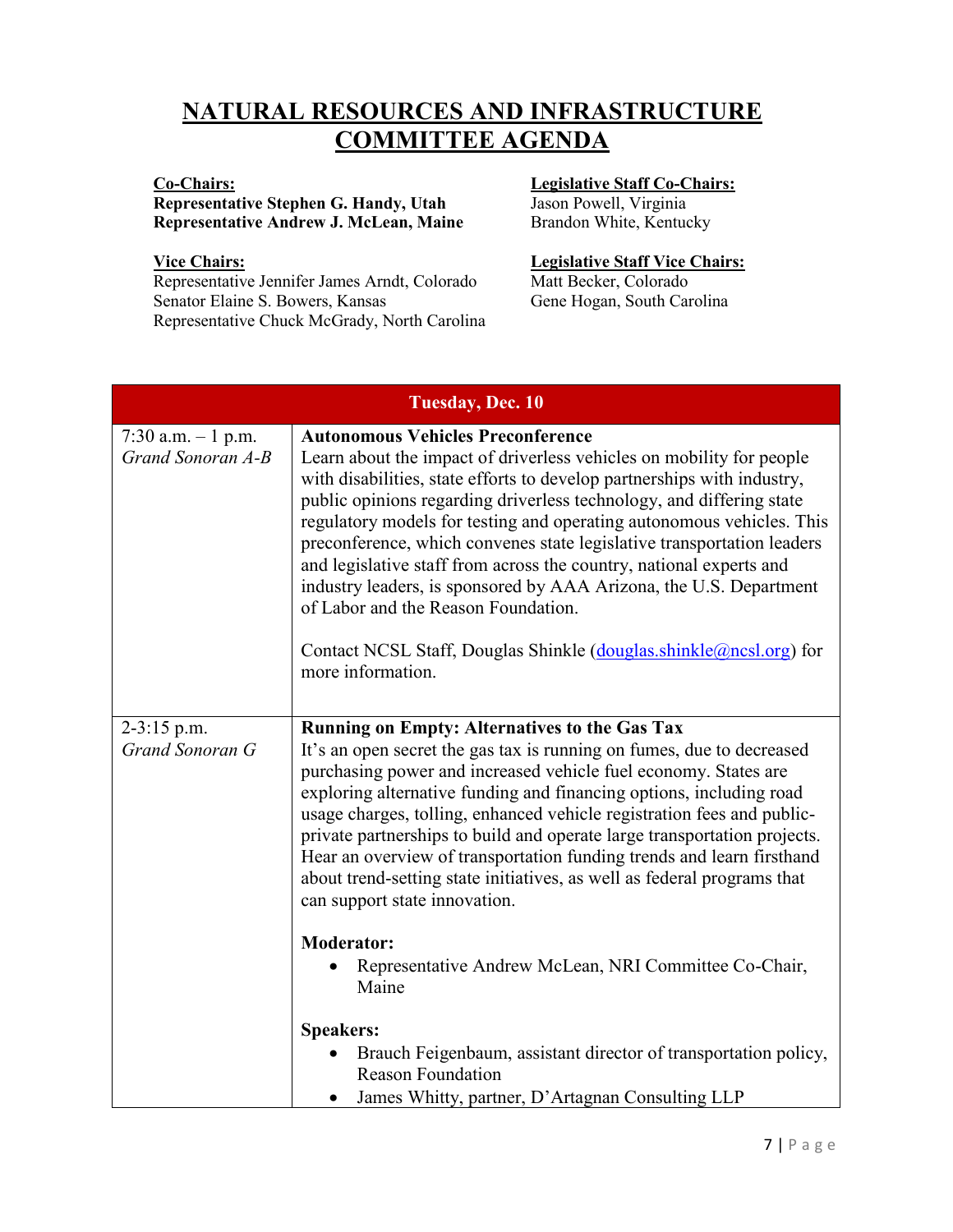| $3:30-4:45$ p.m.<br>Pinnacle Peak 2        | <b>States' New Economic Development Tool: Opportunity Zones</b><br>The 2017 Tax Cuts and Jobs Act created a new federal incentive<br>intended to trigger economic development in economically<br>disadvantaged and undercapitalized communities. Learn about this<br>federal initiative and how to best take advantage of its potential to<br>stimulate designated areas in your state.<br><b>Panelists:</b><br>Colin Higgins, program director, The Governance Project<br>Greg LeRoy, executive director, Good Jobs First                                                                                                                                                                                                                                                                                 |
|--------------------------------------------|------------------------------------------------------------------------------------------------------------------------------------------------------------------------------------------------------------------------------------------------------------------------------------------------------------------------------------------------------------------------------------------------------------------------------------------------------------------------------------------------------------------------------------------------------------------------------------------------------------------------------------------------------------------------------------------------------------------------------------------------------------------------------------------------------------|
|                                            |                                                                                                                                                                                                                                                                                                                                                                                                                                                                                                                                                                                                                                                                                                                                                                                                            |
| $5:30 - 7:00$ p.m.<br><b>Ballroom Lawn</b> | Reception<br>Don't miss this opportunity to network with your colleagues from<br>across the nation.                                                                                                                                                                                                                                                                                                                                                                                                                                                                                                                                                                                                                                                                                                        |
|                                            | <b>Wednesday</b> , Dec. 11                                                                                                                                                                                                                                                                                                                                                                                                                                                                                                                                                                                                                                                                                                                                                                                 |
| $7:30-8:45$ a.m.<br>Grand Sonoran G        | <b>Speeding Up Efforts to Deploy Broadband</b><br>States have an ardent interest in ensuring all their residents enjoy<br>internet access and increased broadband speeds, and that rural and<br>small-town Americans are not left behind. Explore state and federal<br>efforts to close the digital divide, including how to map broadband<br>access.<br><b>Panelists:</b><br>Jason Bragg, vice president government relations, Georgia<br>Electronic Membership Corporation<br>Laurel Leverrier, deputy assistant administrator, U.S.<br>$\bullet$<br>Department of Agriculture<br>Clay Purvis, Vermont Department of Public Service<br>Jay Schwarz, vice president public policy, Comcast<br>NCSL gratefully acknowledges the Conference of State Bank<br>Supervisors for its support of this breakfast. |
| $9:00-10:15$ a.m.<br>Pinnacle Peak 1       | <b>Natural Resources and Infrastructure Committee Business</b><br><b>Meeting</b><br>All legislators and legislative staff are encouraged to attend the<br>Business Meeting and consider Policy Directives and Resolutions that<br>will guide the NRI Committee's advocacy efforts before Congress and<br>the administration. Join us as the committee debates and votes on<br>policies that guide the Committee's advocacy work in Washington,<br>D.C.<br><b>Presiding:</b><br>Representative Stephen Handy, NRI Committee Co-Chair,<br>Utah                                                                                                                                                                                                                                                               |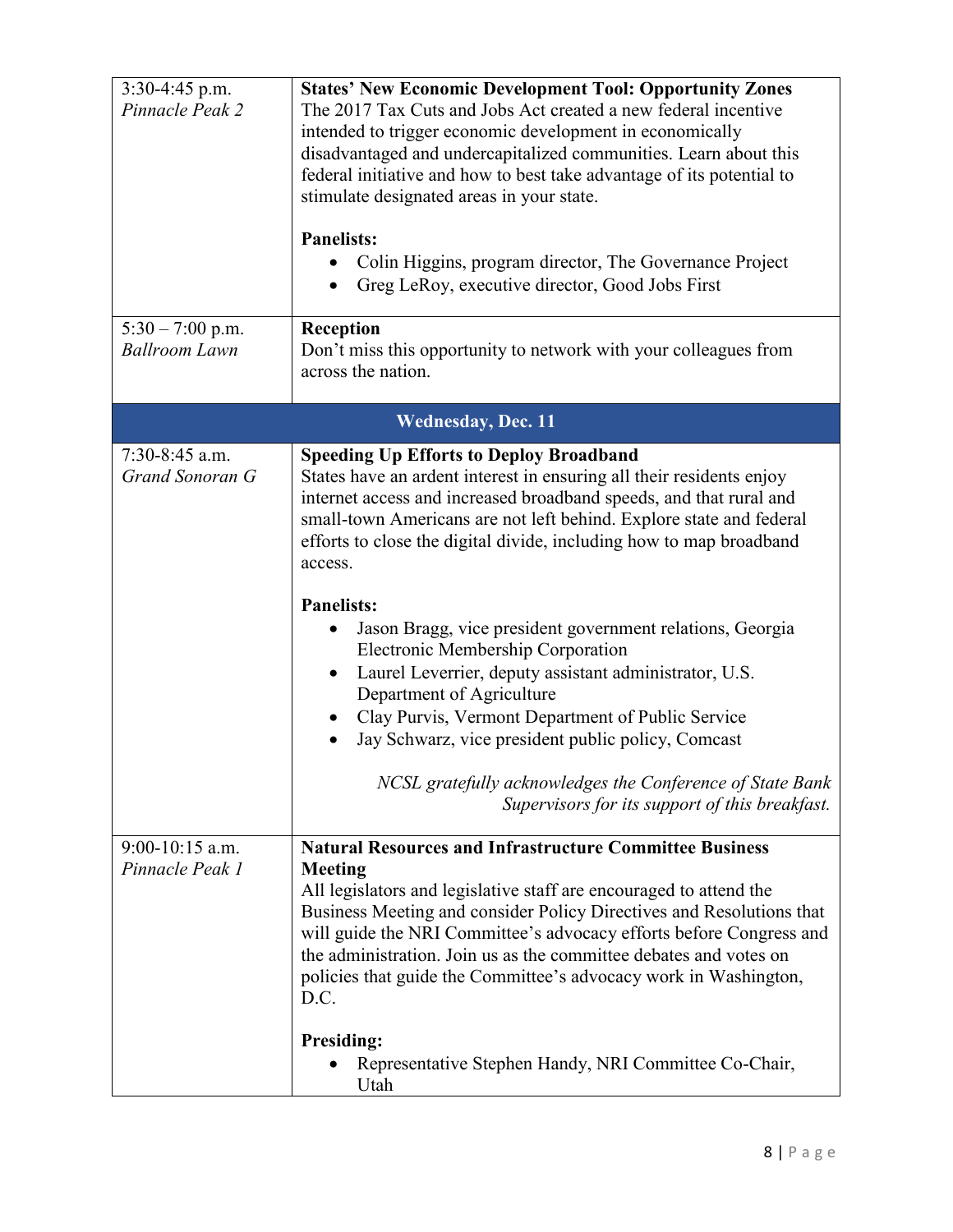|                                          | Representative Andrew McLean, NRI Committee Co-Chair,<br>Maine                                                                                                                                                                                                                                                                                                                                                                                                                                                                                                                                                                                                                                                                                                                                                                                          |  |  |  |
|------------------------------------------|---------------------------------------------------------------------------------------------------------------------------------------------------------------------------------------------------------------------------------------------------------------------------------------------------------------------------------------------------------------------------------------------------------------------------------------------------------------------------------------------------------------------------------------------------------------------------------------------------------------------------------------------------------------------------------------------------------------------------------------------------------------------------------------------------------------------------------------------------------|--|--|--|
| $12:00 - 1:45$ p.m.<br>Grand Sonoran E-F | <b>General Session Lunch - Prescription Drugs: What Can States</b><br>Do?<br>Prescription drugs provide lifesaving treatments and help control<br>diseases and debilitating conditions. They also present legislators with<br>challenges, including the affordability of some of the new<br>groundbreaking drugs for Medicaid patients and state employees. Hear<br>panelists highlight a range of prescription drug policy issues and share<br>promising initiatives, challenges faced, and lessons learned.                                                                                                                                                                                                                                                                                                                                           |  |  |  |
| 2:00-3:15 p.m.<br>Grand Sonoran G        | <b>Sharing the Cost of Disasters: State and Federal Spending</b><br>Hear from federal and state experts on the how disaster spending is<br>shared between levels of government, and how mitigation measures<br>can save everyone money at a time when disaster costs are increasing.<br><b>Speakers:</b><br>Ryan Colker, vice president of innovation, International Code<br>Council                                                                                                                                                                                                                                                                                                                                                                                                                                                                    |  |  |  |
|                                          | Joel Doolin, associate administrator, Federal Emergency<br><b>Management Agency</b><br>Colin Foard, associate manager, The Pew Charitable Trusts                                                                                                                                                                                                                                                                                                                                                                                                                                                                                                                                                                                                                                                                                                        |  |  |  |
| $3:30 - 4:45$ p.m.<br>Grand Sonoran G    | More Daylight? States Examine Changes to the Biannual Time<br><b>Switch</b><br>Switching permanently to daylight saving time is trending in state<br>legislatures. Eight states have recently enacted legislation to make the<br>switch if and when federal law allows, and 36 state legislatures<br>debated the issue this year—the most since NCSL began tracking the<br>topic five years ago. Congress is deliberating the switch to DST, while<br>some states are considering staying on standard time, which is<br>authorized by federal law. Explore the multiple policy angles involved<br>in this timely issue.<br><b>Speakers:</b><br>Jim Reed, group director, National Conference of State<br>$\bullet$<br>Legislatures<br>Professor Calvin Schermerhorn, Arizona State University<br>٠<br>Representative Raymond P. Ward, Utah<br>$\bullet$ |  |  |  |
| $5:30 - 7:00$ p.m.<br><b>Sunset Lawn</b> | Scott Yates, #LockTheClock<br><b>Reception</b><br>Don't miss this opportunity to network with your colleagues from<br>across the nation.                                                                                                                                                                                                                                                                                                                                                                                                                                                                                                                                                                                                                                                                                                                |  |  |  |
| <b>Thursday, Dec. 12</b>                 |                                                                                                                                                                                                                                                                                                                                                                                                                                                                                                                                                                                                                                                                                                                                                                                                                                                         |  |  |  |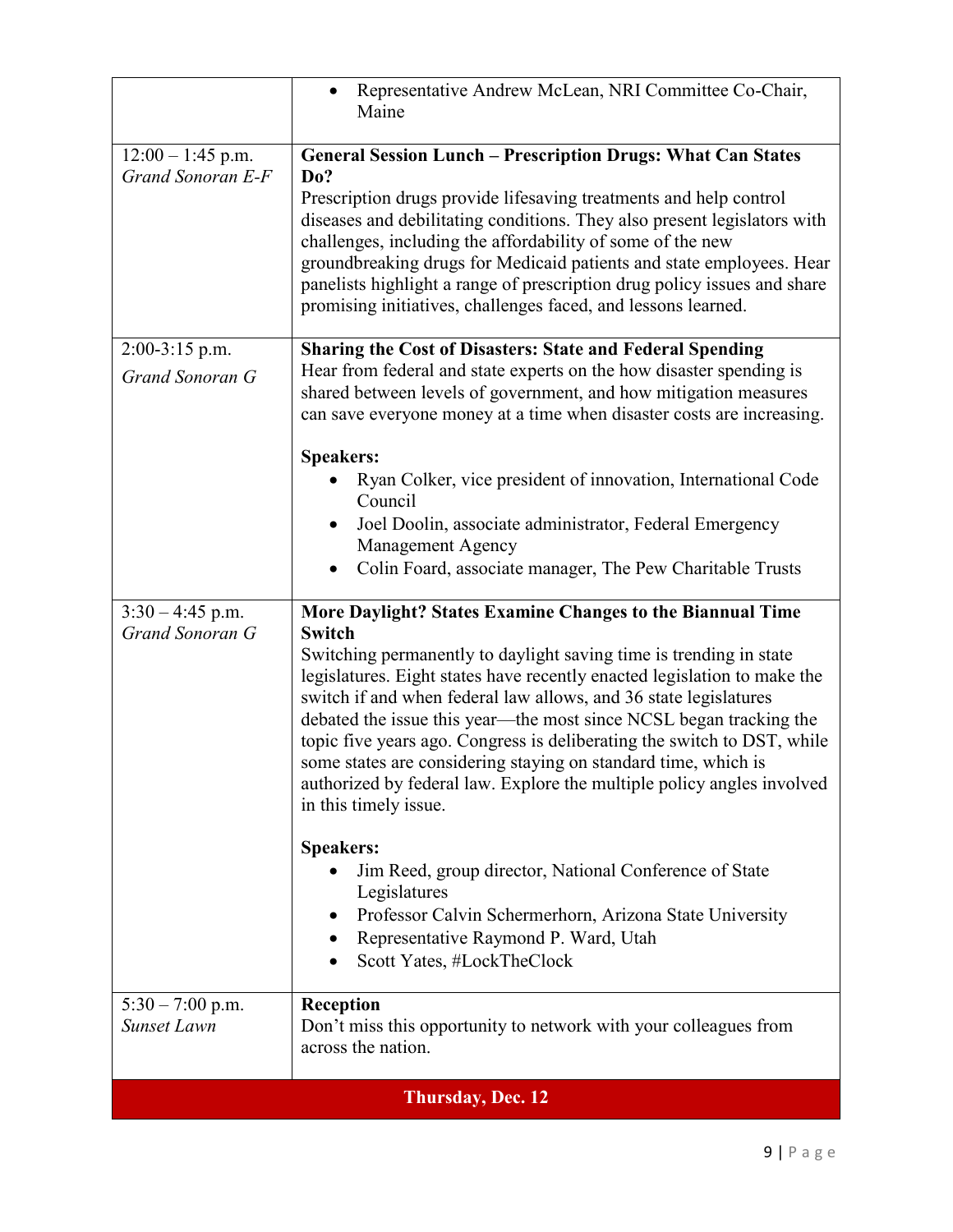| $8:30 - 10:00$ a.m.<br>Grand Sonoran E-F | General Session Breakfast – 100 Years of the NFL: Leadership<br><b>Lessons on and off the Field</b><br>As the NFL celebrates its 100th year, Michael Bidwill, president of<br>Arizona Cardinals Football Club, provides his perspective on the<br>league and its history, along with his view of the leadership qualities<br>that made the league what it is today. |
|------------------------------------------|---------------------------------------------------------------------------------------------------------------------------------------------------------------------------------------------------------------------------------------------------------------------------------------------------------------------------------------------------------------------|
| $10:15 - 10:45$ a.m<br>Grand Sonoran E-F | <b>NCSL Capitol Forum Business Meeting</b><br>All legislators and legislative staff are encouraged to attend the annual<br>business meeting to consider policy directives and resolutions that will<br>guide NCSL's advocacy efforts before Congress and the<br>administration. Each state has one vote. All Capitol Forum attendees<br>are welcome to observe.     |

## **NCSL Staff Contacts:**

<span id="page-9-0"></span>

| <b>Ben Husch</b>                | <b>Kristen Hildreth</b>         | <b>Jennifer Schultz</b>       |
|---------------------------------|---------------------------------|-------------------------------|
| <b>Federal Affairs Counsel</b>  | Sr. Policy Specialist           | Program Principal             |
| Natural Resources &             | Natural Resources &             | Environment, Energy $\&$      |
| <b>Infrastructure Committee</b> | <b>Infrastructure Committee</b> | <b>Transportation Program</b> |
| Washington, DC                  | Washington, DC                  | Denver, CO                    |
| ben.husch@ncsl.org              | kristen.hildreth@ncsl.org       | $j$ ennifer.schultz@ncsl.org  |
| Cell: 609-947-0964              | Cell: 202-412-6872              | Cell: 610-506-0246            |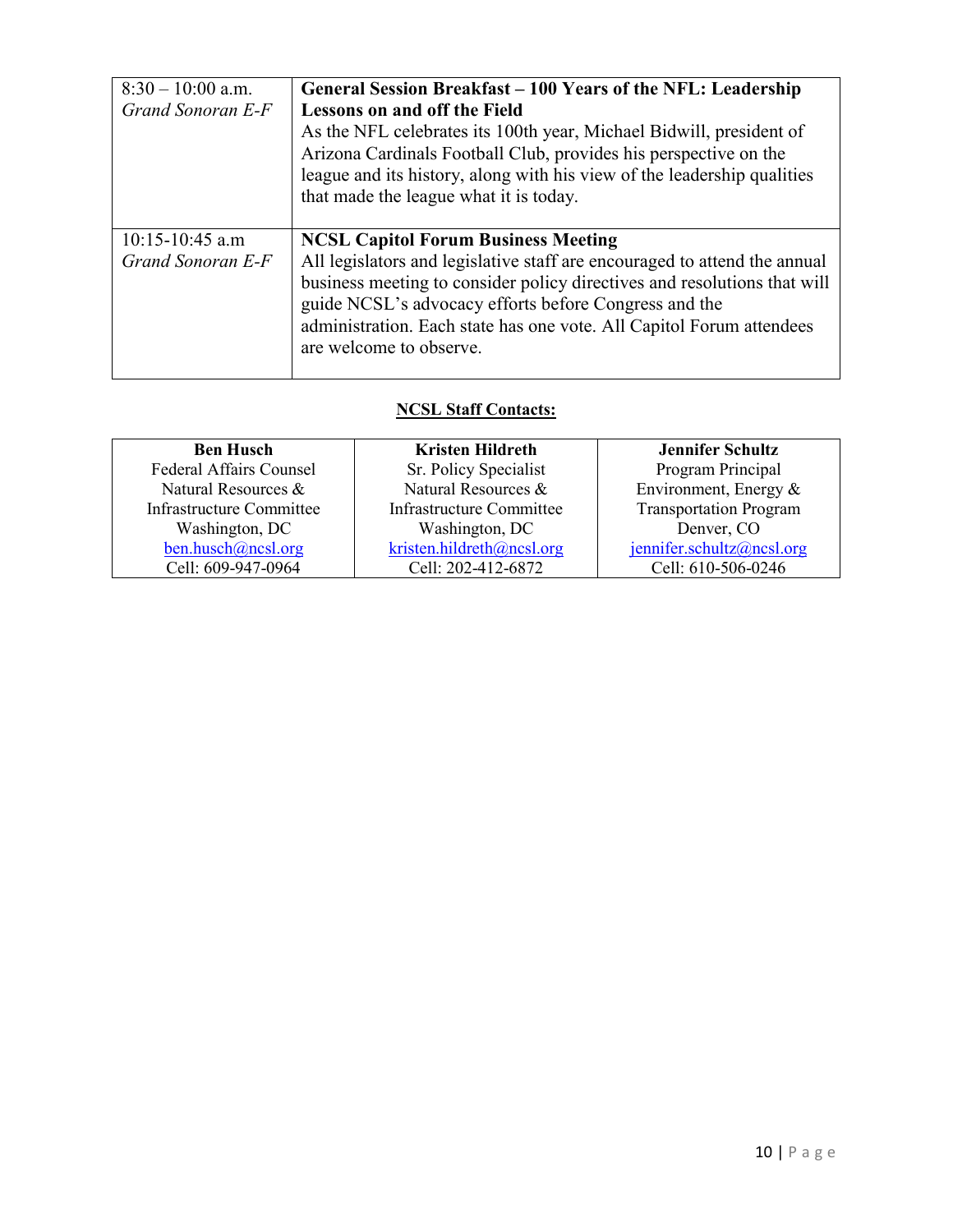## **NRI COMMITTEE ONLINE RESOURCES**

*Updated November 26, 2019*



The NCSL Natural Resources & Infrastructure Committee (NRI) is pleased to notify you of our updated website, where you can find up-to-date committee information and resources at any time.

- **[COMMITTEE HOMEPAGE:](http://www.ncsl.org/ncsl-in-dc/standing-committees/natural-resources-and-infrastructure.aspx)** Overview page for the NRI Committee including links to specific resource pages (listed below) and timely news alerts.
- **[COMMITTEE POLICIES:](http://www.ncsl.org/ncsl-in-dc/task-forces/policies-natural-resources-and-infrastructure.aspx)** All state-federal policies that have been approved by the committee, used for NCSL's advocacy in Washington, D.C.
- **[NRI COMMITTEE AND CONGRESS](http://www.ncsl.org/research/environment-and-natural-resources/nri-committee-letters-to-us-congress.aspx)**: Regularly updated collection of letters and testimonies sent to the U.S. Congress, related to NRI Committee policy.
- **[NEWSLETTERS:](http://www.ncsl.org/ncsl-in-dc/standing-committees/natural-resources-and-infrastructure/natural-resources-and-infrastructure-committee-newsletter-new.aspx)** Bi-monthly newsletter covering agriculture, energy, environment and transportation issues *as well as* two monthly state-federal policy newsletters on transportation (the Transporter) and energy (Plugged In).
- **[INFO ALERTS & ARCHIVES:](http://www.ncsl.org/research/agriculture-and-rural-development/nri-info-alert-archives.aspx)** A one-stop-shop for all NRI Committee-related info alerts (concise informational briefs on breaking news of interest to our committee).
- **[MEETING RESOURCES:](http://www.ncsl.org/meetings-training.aspx)** Information from recent NCSL meetings—including agendas, presentations from our sessions (when available) and other resources of interest—plus details about upcoming events.
- **NATURAL RESOURCES & INFRASTRUCTURE BILL-TRACKING DATABASES:** A series of up-to-date databases that track legislation introduced in all 50 states, the District of Columbia and Puerto Rico:
	- o **[ENERGY](http://www.ncsl.org/default.aspx?tabid=13011)**
	- o **[ENVIRONMENTAL HEALTH](http://www.ncsl.org/research/environment-and-natural-resources/environmental-health-legislation-database.aspx)**
	- o **[ENVIRONMENT AND NATURAL RESOURCES](http://www.ncsl.org/research/environment-and-natural-resources/environment-and-natural-resources-state-bill-tracking-database.aspx)**
	- o **[TRANSPORTATION](http://www.ncsl.org/default.aspx?tabid=25720)**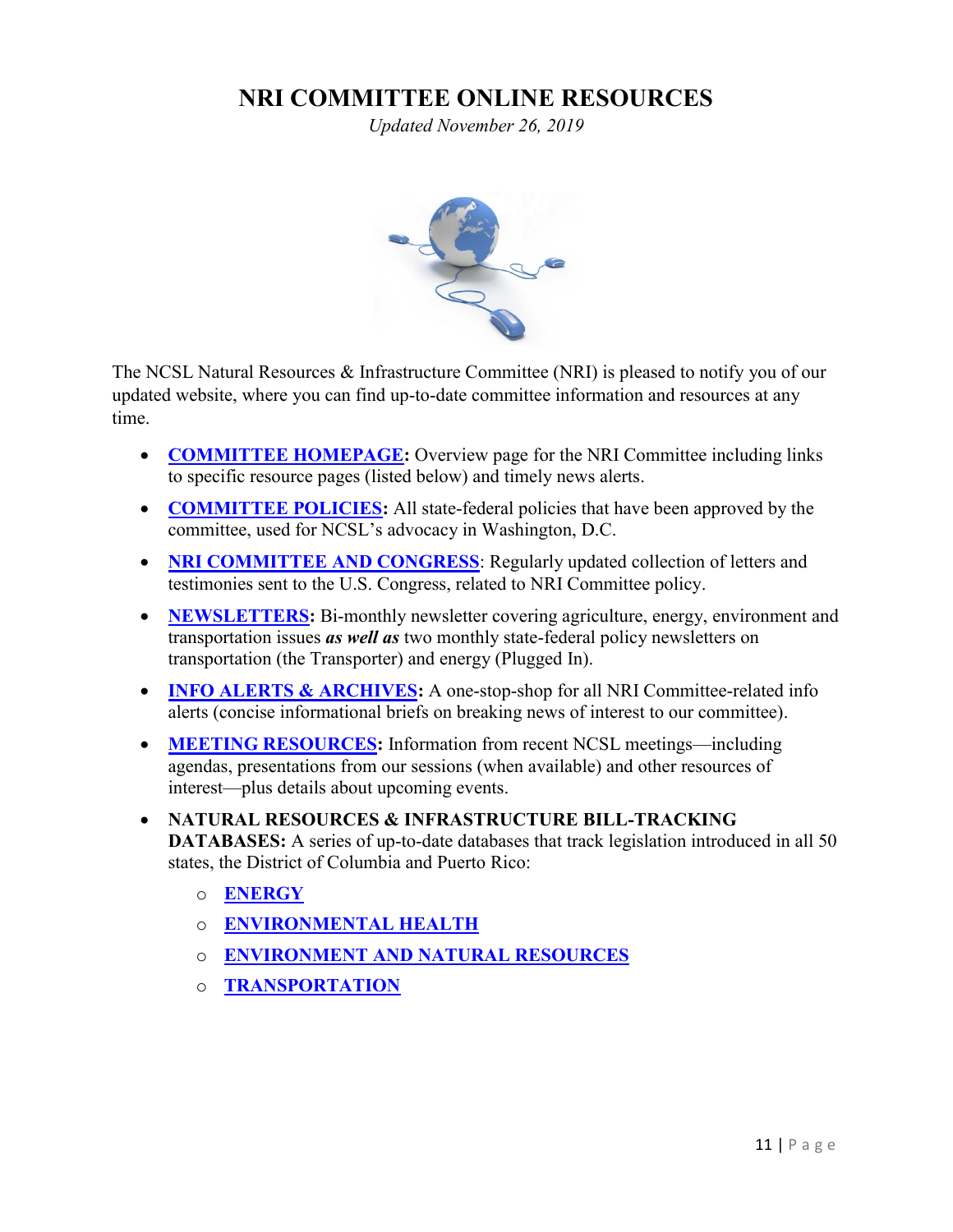## <span id="page-11-0"></span>**NCSL NATURAL RESOURCES AND INFRASTRUCTURE COMMITTEE**

## **BUSINESS MEETING AGENDA**

## **Wednesday, December 11, 2019 9:00 a.m. – 10:15 a.m. │Pinnacle Peak 1**

- Overview & Review of Procedures
- Consideration of (*listed in order of consideration*):
	- o New Policy Resolutions
	- o Proposed Amendments to Existing Policy Directives